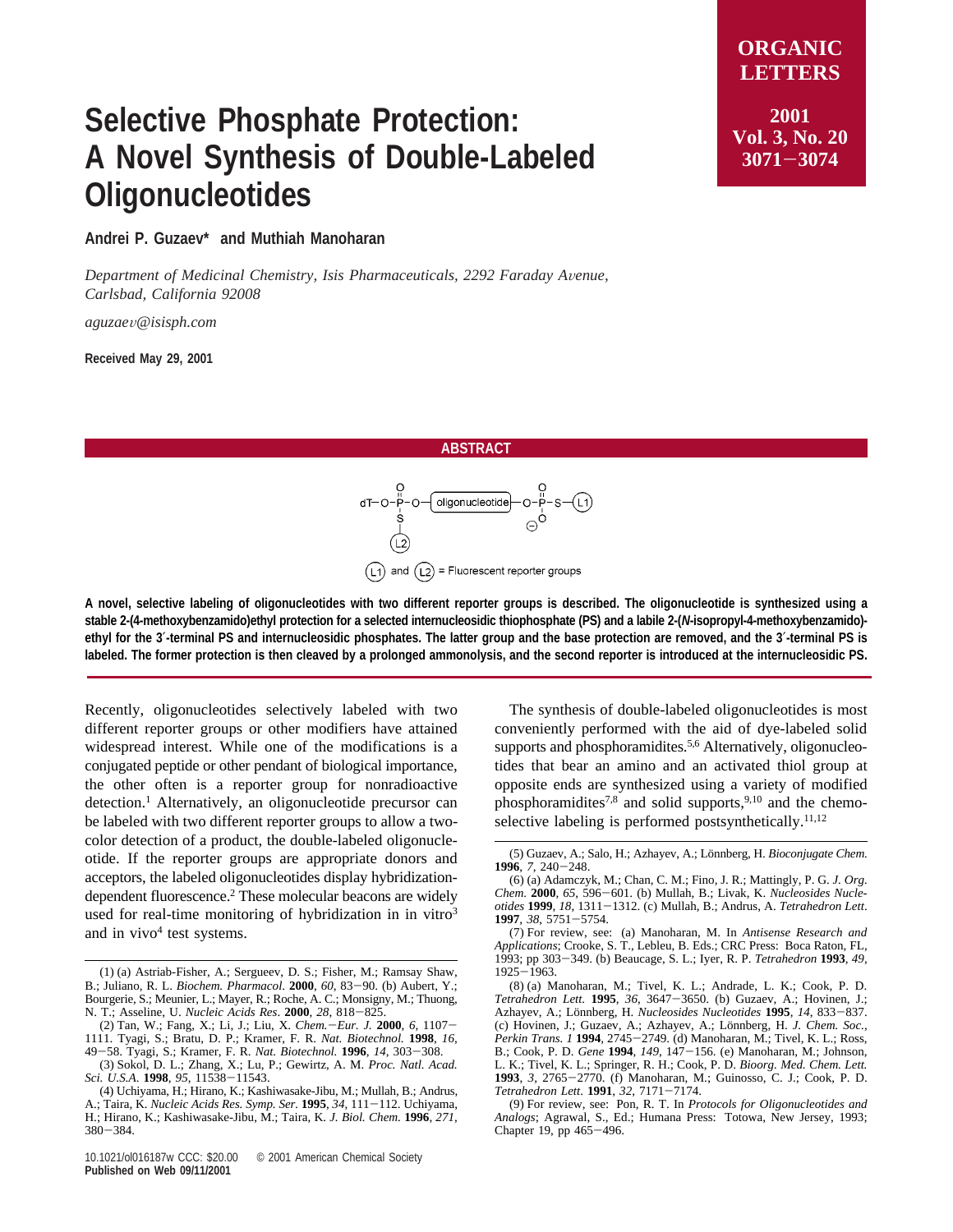The primary disadvantage of these methods is that reporter groups commercially available as phosphoramidites, solid supports, or chemoselective reagents are restricted to a limited number of well-established dyes, whereas a variety of thiol reactive fluorescent alkylating reagents is available on the market. Their use in the labeling of internucleosidic and 3′-terminal thiophosphate (PS) groups in oligonucleotides is well documented. $12,13$  However, because these functions possess similar reactivity, the selective introduction of two different reporter groups on oligonucleotides using a conventional approach is precluded.

In this communication, we report a novel method for the preparation of oligonucleotides with two different thiophilic reporter groups placed at the 3′-terminal and internucleosidic PS moieties. To perform selective labeling, a recently developed strategy allowing chemoselective deprotection of internucleosidic phosphate groups was used.14 An oligonucleotide **1** bearing a 3′-terminal PS group and an internucleosidic PS residue with a stable protecting group PG1 was synthesized and then reacted selectively at the 3′ terminus with the first reporter group L1 to give **2** (Scheme 1). The protecting group PG1 was subsequently removed with concentrated aqueous ammonium hydroxide. The oligonucleotide **3** thus obtained was labeled with the second reporter group L2 at the internucleosidic PS group to give the oligonucleotide **4** labeled with two different reporter groups.



The efficient synthesis of the modified oligonucleotide **1** was achieved using an altered version of the standard phosphoramidite method. The oligonucleotide chain assembly was carried out on a solid support **5**, thus permitting the release of the 3′-terminal PS group under mild, nonorthogonal conditions.15

The preparation of the partially protected oligonucleotide **1** required the use of two phosphate protecting groups that





could be removed in dramatically different rates, thus possibly permitting chemoselective deprotection.

Recently, we reported a novel protecting strategy for internucleosidic phosphate (PO) and PS moieties. $14,16$  Of the various groups investigated, the 2-(*N*-isopropyl-4-methoxybenzamido)ethyl group (PG) was used in the present work as a labile protecting group. In our studies, we observed that oligonucleotides synthesized using the phosphoramidite building blocks **<sup>6</sup>**-**<sup>9</sup>** were already largely deprotected in the course of oligonucleotide synthesis. The remaining protecting groups were removed by brief treatment with pyridine/MeOH or aqueous ammonium hydroxide.<sup>14</sup> Consequently, a modified synthetic protocol was necessary to maintain the high coupling efficiency of  $6-9$ .<sup>14,17</sup>



To introduce a PS moiety protected with a stable 2-(4 methoxybenzamido)ethyl group (PG1), the phosphoramidite **10** was used. In contrast to PG, the removal of PG1 required prolonged heating with concentrated aqueous ammonium hydroxide.

<sup>(10)</sup> Salo, H.; Guzaev, A.; Lönnberg, H. *Bioconjugate Chem.* **1998**, *9*, 365–371. Hovinen, J.; Guzaev, A.; Azhayeva, E.; Azhayev, A.; Lönnberg, 365-371. Hovinen, J.; Guzaev, A.; Azhayeva, E.; Azhayev, A.; Lönnberg, H. *J. Org. Chem*, 1995. 60. 2205-2209. Hovinen, J.: Guzaev, A.: Azhayev H. *J. Org. Chem.* **<sup>1995</sup>**, *<sup>60</sup>*, 2205-2209. Hovinen, J.; Guzaev, A.; Azhayev, A.; Lo¨nnberg, H. *Tetrahedron* **<sup>1994</sup>**, *<sup>50</sup>*, 7203-7218.

<sup>(11) (</sup>a) Agrawal, S. In *Protocols for Oligonucleotides and Analogs*; Agrawal, S., Ed.; Humana Press: Totowa, New Jersey, 1993; Chapter 3, pp 93-120.

<sup>(12) (</sup>a) Fidanza, J. A.; Ozaki, H.; McLaughlin, L. W. In *Protocols for Oligonucleotide Conjugates*; Agrawal, S., Ed.; Humana Press: Totowa, New Jersey, 1993; Chapter 4, pp 121-143. (b) Fidanza, J. A.; Ozaki, H.; McLaughlin, L. W. *J. Am. Chem. Soc.* **<sup>1992</sup>**, *<sup>114</sup>*, 5509-5517.

<sup>(13)</sup> Alefelder, S.; Patel, B. K.; Eckstein, F. *Nucleic Acids Res.* **1998**, *<sup>26</sup>*, 4983-4988.

<sup>(14)</sup> Guzaev, A. P.; Manoharan, M. *J. Am. Chem. Soc.* **<sup>2001</sup>**, *<sup>123</sup>*, 783- 793.

<sup>(15)</sup> Guzaev, A. P.; Manoharan, M. *Tetrahedron Lett*. **<sup>2001</sup>**, *<sup>42</sup>*, 4769- 4773.

<sup>(16)</sup> Guzaev, A. P.; Manoharan, M. *Tetrahedron Lett.* **<sup>2000</sup>**, *<sup>41</sup>*, 5623- 5626.

<sup>(17)</sup> Guzaev, A. P.; Manoharan, M. *J. Org. Chem.* **<sup>2001</sup>**, *<sup>66</sup>*, 1798- 1804.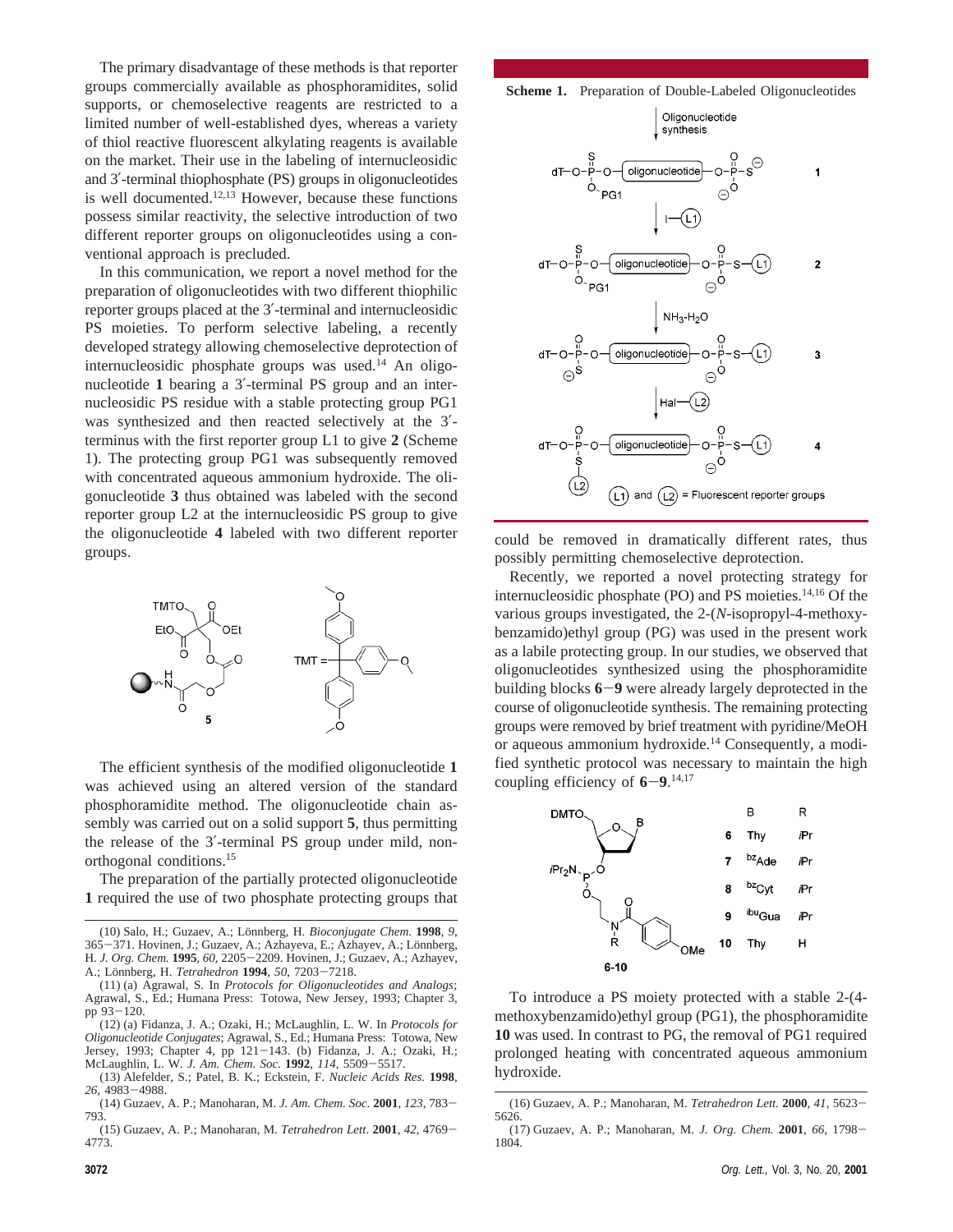With these considerations in mind, we first synthesized the modified oligonucleotide **11** (Scheme 2). To form a 3′-



terminal PS linkage to the solid support, the building block **6** was coupled to **5**, and the phosphite triester formed was sulfurized with 3H-1,2-benzodithiol-3-one 1,1-dioxide.<sup>18</sup> The chain assembly was then carried out using a modified elongation cycle in which the standard detritylation subroutine was followed by washing with a solution of neutralizer (0.1 M DMAP and 0.1 M 1*H*-tetrazole in MeCN) as previously described.17 For the coupling step, compounds **<sup>6</sup>**-**<sup>9</sup>** (0.2 M in MeCN, 6 min) were used, and the following oxidation was carried out with *t*-BuOOH (10% in MeCN, 10 min). The final coupling with **10** (0.1 M in MeCN) was followed by sulfurization to give the solid-support-bound **11**, which was treated with concentrated aqueous ammonium hydroxide (36 h/rt). The product **12** contained a single internucleosidic PS moiety protected with PG1 while the internucleosidic PO groups, 3′-terminal PS group, and nucleic bases were deprotected. As evidenced by HPLC, the loss of PG1 resulting from this treatment did not exceed 10%. The completely deprotected oligonucleotide, formed as an impurity, was readily removed by HPLC purification on a reverse-phase column. The purified **12** was detritylated with



*a* PO oligonucleotide: 5'-GCATC<sub>5</sub>AG<sub>2</sub>C<sub>2</sub>AC<sub>2</sub>AT-3'.

10% aqueous AcOH, desalted to furnish **13** as a triethylammonium salt, and characterized by HPLC-ESMS.

To incorporate the 3′-terminal pyrene reporter group, **13** was alkylated with iodoacetamide **14** (Scheme 2). Under optimized conditions, the labeling was carried out using 0.125 mM **13**, 6 mM **14**, and 50 mM ethyldiisopropylammonium acetate (pH 7.0) in 75% aqueous DMSO for 4 h at 37 °C. The product, **15**, was isolated by reverse-phase HPLC in 70% yield and characterized by ESMS.

To introduce the second reporter group at the internucleosidic PS moiety, the 2-(4-methoxy benzamido)ethyl protecting group PG1 in **15** was first removed with concentrated aqueous ammonium hydroxide (55 °C/48 h) to give **16** in quantitative yield. In agreement with previously reported observations,19 no loss of the 3′-terminal reporter group resulting from this treatment was observed by HPLC analysis of the deprotection mixture.

The second labeling reaction at the internucleosidic PS group of **16** was then carried out, as depicted in Scheme 3.

<sup>(18)</sup> Iyer, R. P.; Phillips, L. R.; Egan, W.; Regan, J. B.; Beaucage, S. L. *J. Org. Chem.* **<sup>1990</sup>**, *<sup>55</sup>*, 4693-4699.

<sup>(19) (</sup>a) Cosstick, R.; Vyle, J. S. *Tetrahedron Lett.* **<sup>1989</sup>**, *<sup>30</sup>*, 4693- 4696. (b) Mag, M.; Lüking, S.; Engels, J. W. *Nucleic Acids Res.* **1991**, *19*, <sup>1437</sup>-1441. (c) Liu, X.; Reese, C. B. *Tetrahedron Lett.* **<sup>1995</sup>**, *<sup>36</sup>*, 3413- 3416.